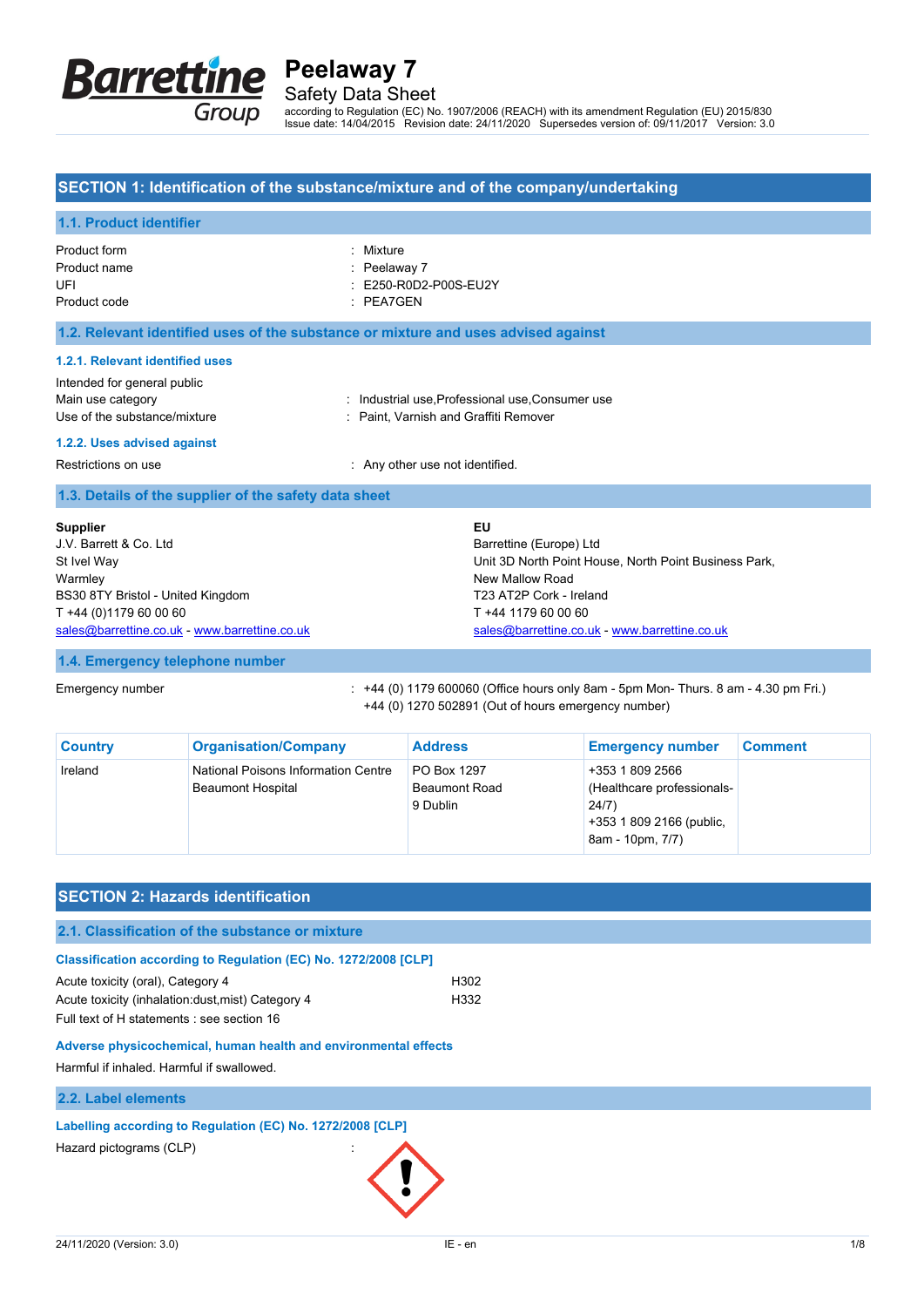## Safety Data Sheet

according to Regulation (EC) No. 1907/2006 (REACH) with its amendment Regulation (EU) 2015/830

|                                | GHS07                                                                                   |
|--------------------------------|-----------------------------------------------------------------------------------------|
| Signal word (CLP)              | : Warning                                                                               |
| Contains                       | : Benzyl alcohol                                                                        |
| Hazard statements (CLP)        | : H302+H332 - Harmful if swallowed or if inhaled.                                       |
| Precautionary statements (CLP) | : P102 - Keep out of reach of children.                                                 |
|                                | P260 - Do not breathe fume, vapours.                                                    |
|                                | P264 - Wash hands thoroughly after handling.                                            |
|                                | P270 - Do not eat, drink or smoke when using this product.                              |
|                                | P271 - Use only outdoors or in a well-ventilated area.                                  |
|                                | P301+P310 - IF SWALLOWED: Immediately call a POISON CENTER, a doctor.                   |
|                                | P501 - Dispose of contents, container to a hazardous or special waste collection point. |
| Child-resistant fastening      | : Not applicable                                                                        |
| Tactile warning                | : Applicable                                                                            |
|                                |                                                                                         |

**2.3. Other hazards**

No additional information available

# **SECTION 3: Composition/information on ingredients**

#### **3.1. Substances**

#### Not applicable

### **3.2. Mixtures**

| <b>Name</b>    | <b>Product identifier</b>                                                                              | %               | <b>Classification according to</b><br><b>Regulation (EC) No.</b><br>1272/2008 [CLP]         |
|----------------|--------------------------------------------------------------------------------------------------------|-----------------|---------------------------------------------------------------------------------------------|
| Benzyl alcohol | (CAS-No.) 100-51-6<br>(EC-No.) 202-859-9<br>(EC Index-No.) 603-057-00-5<br>(REACH-no) 01-2119492630-38 | $\geq 30 - 570$ | Acute Tox. 4 (Oral), H302<br>Acute Tox. 4 (Dermal), H312<br>Acute Tox. 4 (Inhalation), H332 |

Full text of H-statements: see section 16

| <b>SECTION 4: First aid measures</b>   |                                                                                                                          |  |
|----------------------------------------|--------------------------------------------------------------------------------------------------------------------------|--|
|                                        |                                                                                                                          |  |
| 4.1. Description of first aid measures |                                                                                                                          |  |
| First-aid measures general             | : Call a poison center or a doctor if you feel unwell.                                                                   |  |
| First-aid measures after inhalation    | : Remove person to fresh air and keep comfortable for breathing. Call a poison center or a<br>doctor if you feel unwell. |  |
| First-aid measures after skin contact  | : Wash skin with plenty of water.                                                                                        |  |
| First-aid measures after eye contact   | : Rinse eyes with water as a precaution.                                                                                 |  |
| First-aid measures after ingestion     | : Rinse mouth. Call a poison center or a doctor if you feel unwell.                                                      |  |

**4.2. Most important symptoms and effects, both acute and delayed**

No additional information available

**4.3. Indication of any immediate medical attention and special treatment needed**

Treat symptomatically.

| <b>SECTION 5: Firefighting measures</b>                                            |                                  |
|------------------------------------------------------------------------------------|----------------------------------|
| 5.1. Extinguishing media                                                           |                                  |
| Suitable extinguishing media                                                       | : Water spray. Dry powder. Foam. |
| 5.2. Special hazards arising from the substance or mixture                         |                                  |
| Hazardous decomposition products in case of fire<br>: Toxic fumes may be released. |                                  |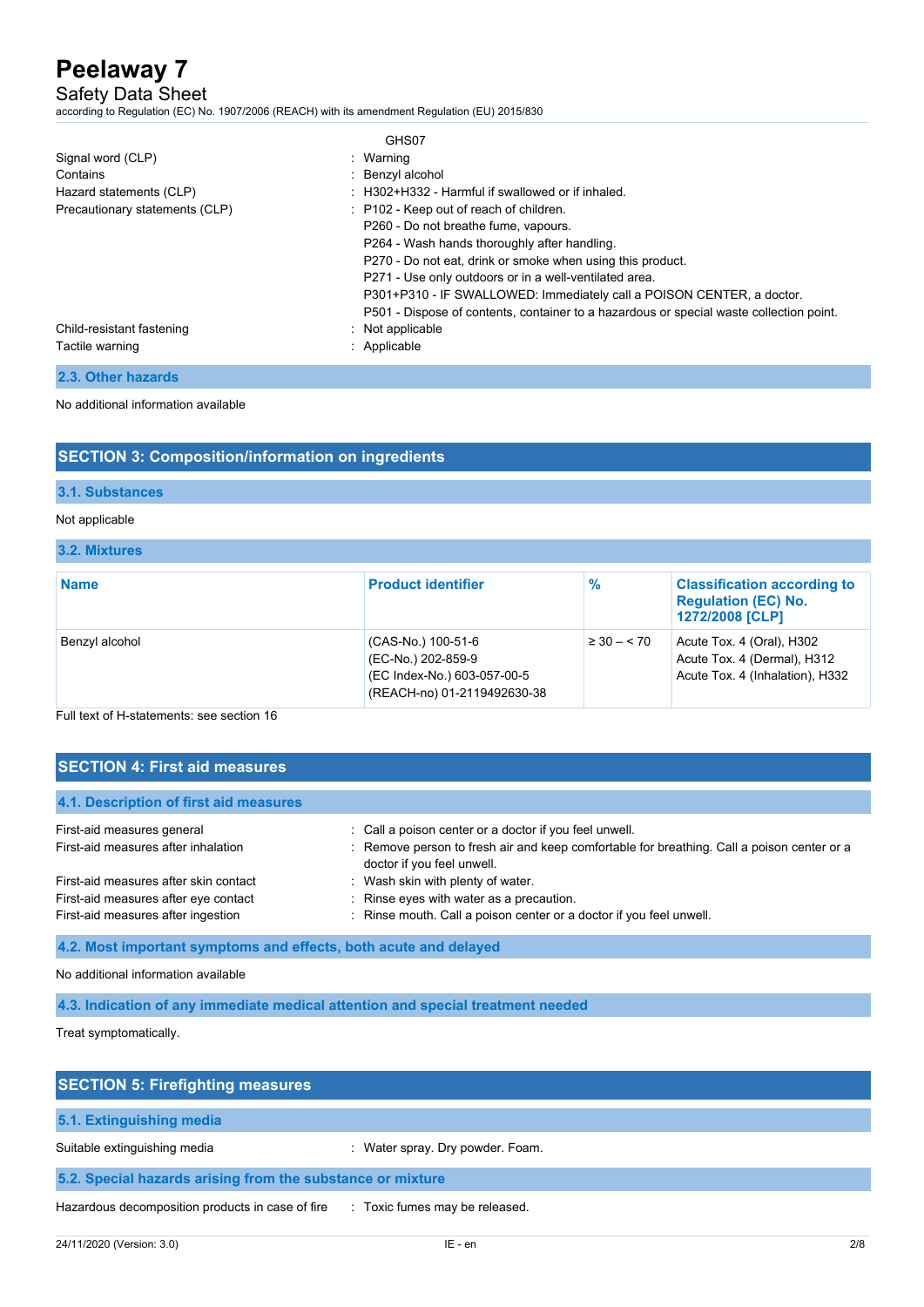# Safety Data Sheet

according to Regulation (EC) No. 1907/2006 (REACH) with its amendment Regulation (EU) 2015/830

## **5.3. Advice for firefighters**

Protection during firefighting  $\cdot$  Do not attempt to take action without suitable protective equipment. Self-contained breathing apparatus. Complete protective clothing.

| <b>SECTION 6: Accidental release measures</b>             |                                                                                                                                                              |  |
|-----------------------------------------------------------|--------------------------------------------------------------------------------------------------------------------------------------------------------------|--|
|                                                           | 6.1. Personal precautions, protective equipment and emergency procedures                                                                                     |  |
| 6.1.1. For non-emergency personnel                        |                                                                                                                                                              |  |
| <b>Emergency procedures</b>                               | Ventilate spillage area. Avoid breathing fume, vapours.                                                                                                      |  |
| 6.1.2. For emergency responders                           |                                                                                                                                                              |  |
| Protective equipment                                      | Do not attempt to take action without suitable protective equipment. For further information<br>refer to section 8: "Exposure controls/personal protection". |  |
| <b>6.2. Environmental precautions</b>                     |                                                                                                                                                              |  |
| Avoid release to the environment.                         |                                                                                                                                                              |  |
| 6.3. Methods and material for containment and cleaning up |                                                                                                                                                              |  |

| Methods for cleaning up          | : Mechanically recover the product.                             |
|----------------------------------|-----------------------------------------------------------------|
| Other information                | : Dispose of materials or solid residues at an authorised site. |
| 6.4. Reference to other sections |                                                                 |

For further information refer to section 13.

| <b>SECTION 7: Handling and storage</b>                            |                                                                                                                         |  |  |
|-------------------------------------------------------------------|-------------------------------------------------------------------------------------------------------------------------|--|--|
| 7.1. Precautions for safe handling                                |                                                                                                                         |  |  |
| Precautions for safe handling                                     | : Wear personal protective equipment. Use only outdoors or in a well-ventilated area. Avoid<br>breathing fume, vapours. |  |  |
| Hygiene measures                                                  | : Do not eat, drink or smoke when using this product. Always wash hands after handling the<br>product.                  |  |  |
| 7.2. Conditions for safe storage, including any incompatibilities |                                                                                                                         |  |  |
| Storage conditions                                                | Store in a well-ventilated place. Keep cool.                                                                            |  |  |

**7.3. Specific end use(s)**

No additional information available

# **SECTION 8: Exposure controls/personal protection**

## **8.1. Control parameters**

No additional information available

**8.2. Exposure controls**

## **Appropriate engineering controls:**

Ensure good ventilation of the work station.

## **Personal protective equipment:**

Personal protective equipment for the body should be selected based on the task being performed and the risks involved and should be approved by a specialist before handling this product.

### **Eye protection:**

Safety glasses. Chemical goggles or safety glasses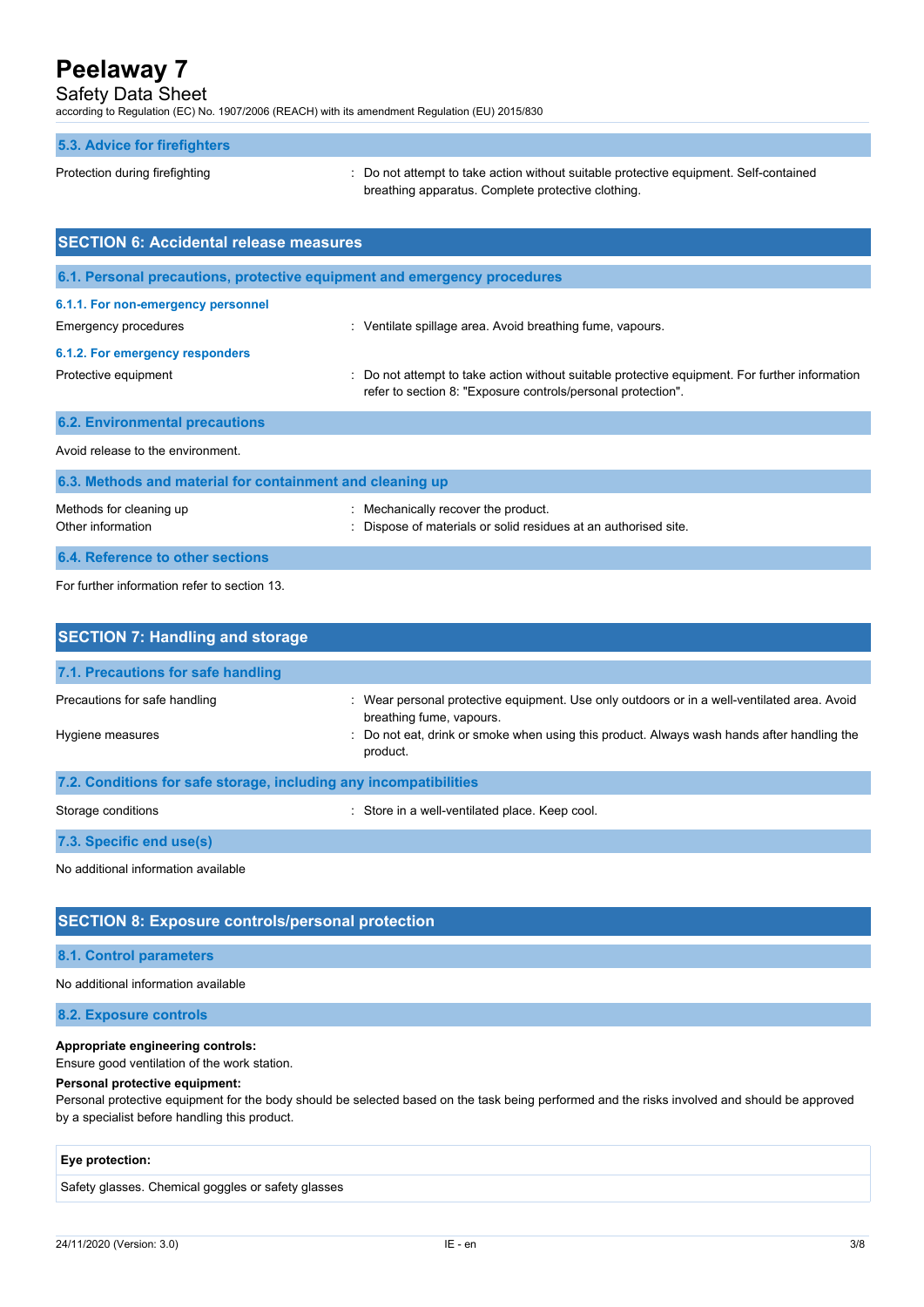# Safety Data Sheet

according to Regulation (EC) No. 1907/2006 (REACH) with its amendment Regulation (EU) 2015/830

#### **Skin and body protection:**

Wear suitable protective clothing

#### **Respiratory protection:**

[In case of inadequate ventilation] wear respiratory protection.

#### **Personal protective equipment symbol(s):**



#### **Environmental exposure controls:**

Avoid release to the environment.

## **SECTION 9: Physical and chemical properties**

## **9.1. Information on basic physical and chemical properties**

| Physical state                                  | Solid                   |
|-------------------------------------------------|-------------------------|
| Colour                                          | white.                  |
| Odour                                           | slight.                 |
| Odour threshold                                 | No data available       |
| рH                                              | No data available       |
| Relative evaporation rate (butylacetate=1)      | No data available       |
| Melting point                                   | No data available       |
| Freezing point                                  | Not applicable          |
| Boiling point                                   | No data available       |
| Flash point                                     | Not applicable          |
| Auto-ignition temperature                       | > 400 °C Not applicable |
| Decomposition temperature                       | No data available       |
| Flammability (solid, gas)                       | Non flammable.          |
| Vapour pressure                                 | No data available       |
| Relative vapour density at 20 °C                | No data available       |
| Relative density                                | No data available       |
| Solubility                                      | Soluble in water.       |
| Partition coefficient n-octanol/water (Log Pow) | No data available       |
| Viscosity, kinematic                            | No data available       |
| Viscosity, dynamic                              | No data available       |
| Explosive properties                            | No data available       |
| Oxidising properties                            | No data available       |
| <b>Explosive limits</b>                         | Not applicable          |
|                                                 |                         |

#### **9.2. Other information**

No additional information available

# **SECTION 10: Stability and reactivity**

#### **10.1. Reactivity**

The product is non-reactive under normal conditions of use, storage and transport.

**10.2. Chemical stability**

Stable under normal conditions.

#### **10.3. Possibility of hazardous reactions**

No dangerous reactions known under normal conditions of use.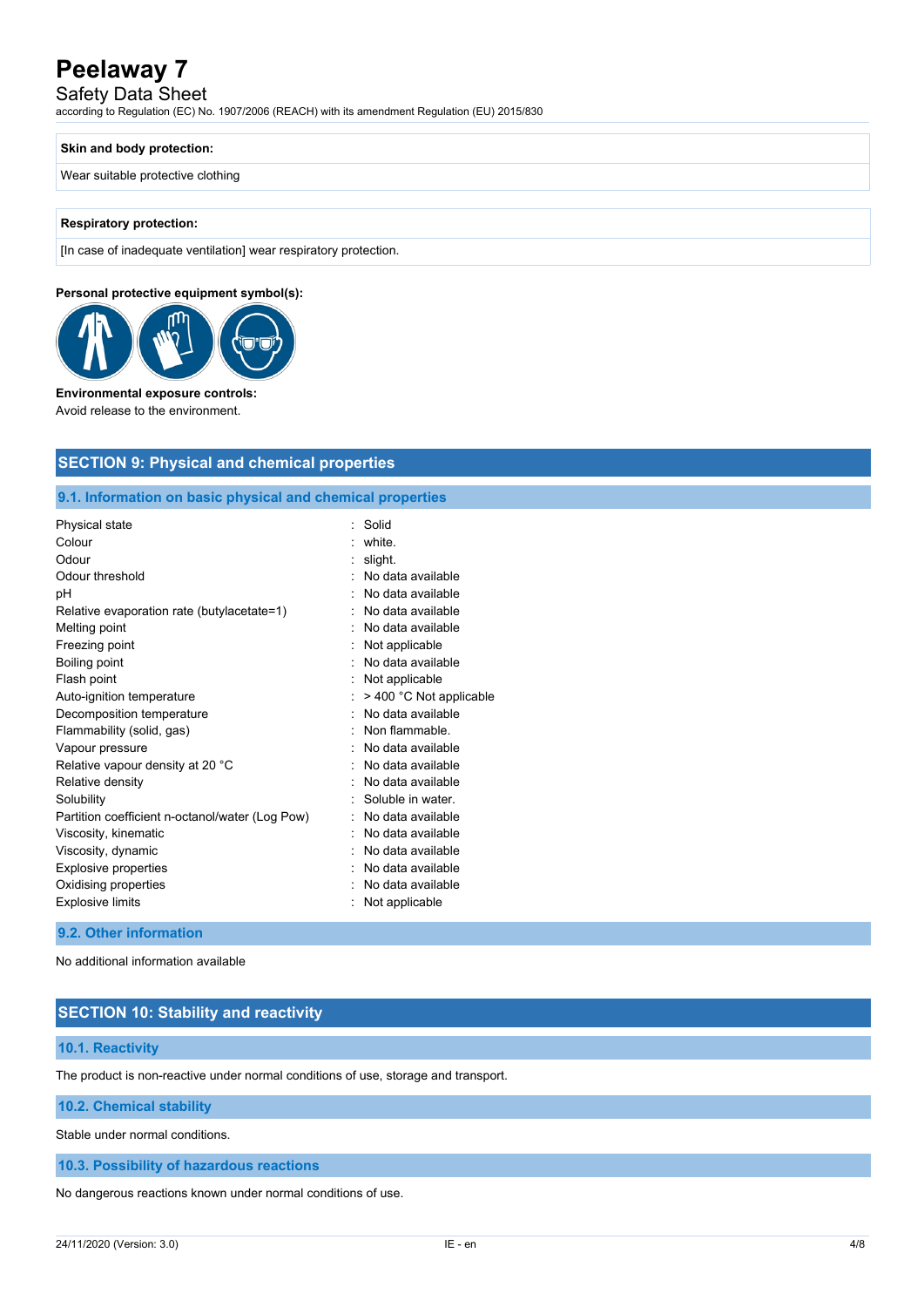# Safety Data Sheet

according to Regulation (EC) No. 1907/2006 (REACH) with its amendment Regulation (EU) 2015/830

### **10.4. Conditions to avoid**

None under recommended storage and handling conditions (see section 7).

#### **10.5. Incompatible materials**

No additional information available

**10.6. Hazardous decomposition products**

Under normal conditions of storage and use, hazardous decomposition products should not be produced.

| <b>SECTION 11: Toxicological information</b>                                                                                                 |                                                                                                    |  |
|----------------------------------------------------------------------------------------------------------------------------------------------|----------------------------------------------------------------------------------------------------|--|
| 11.1. Information on toxicological effects                                                                                                   |                                                                                                    |  |
| Acute toxicity (oral)<br>Acute toxicity (dermal)<br>Acute toxicity (inhalation)                                                              | : Harmful if swallowed.<br>Not classified<br>Harmful if inhaled.                                   |  |
| <b>Peelaway 7</b>                                                                                                                            |                                                                                                    |  |
| ATE CLP (oral)                                                                                                                               | 500 mg/kg bodyweight                                                                               |  |
| ATE CLP (dust, mist)                                                                                                                         | 1.5 mg/l/4h                                                                                        |  |
| Benzyl alcohol (100-51-6)                                                                                                                    |                                                                                                    |  |
| LD50 oral rat                                                                                                                                | 1610 mg/kg Source: OECD SIDS                                                                       |  |
| LD50 dermal rat                                                                                                                              | 2000 mg/kg                                                                                         |  |
| LC50 Inhalation - Rat                                                                                                                        | > 4.178 mg/l air Animal: rat, Guideline: OECD Guideline 403 (Acute Inhalation Toxicity)            |  |
| LC50 Inhalation - Rat (Vapours)                                                                                                              | $> 4.178$ mg/l                                                                                     |  |
| Skin corrosion/irritation<br>Serious eye damage/irritation<br>Respiratory or skin sensitisation<br>Germ cell mutagenicity<br>Carcinogenicity | Not classified<br>Not classified<br>Not classified<br>Not classified<br>Not classified             |  |
| Reproductive toxicity                                                                                                                        | Not classified                                                                                     |  |
| STOT-single exposure                                                                                                                         | : Not classified                                                                                   |  |
| STOT-repeated exposure                                                                                                                       | Not classified                                                                                     |  |
| Benzyl alcohol (100-51-6)                                                                                                                    |                                                                                                    |  |
| NOAEL (oral, rat, 90 days)                                                                                                                   | 400 mg/kg bodyweight Animal: rat, Guideline: other:OECD Guideline 451 (Carcinogenicity<br>Studies) |  |
| Aspiration hazard                                                                                                                            | : Not classified                                                                                   |  |

| <b>SECTION 12: Ecological information</b>                    |                                                                                                                            |     |  |
|--------------------------------------------------------------|----------------------------------------------------------------------------------------------------------------------------|-----|--|
| 12.1. Toxicity                                               |                                                                                                                            |     |  |
| Ecology - general                                            | : The product is not considered harmful to aguatic organisms nor to cause long-term adverse<br>effects in the environment. |     |  |
| Hazardous to the aquatic environment, short-term<br>(acute)  | : Not classified                                                                                                           |     |  |
| Hazardous to the aquatic environment, long-term<br>(chronic) | : Not classified                                                                                                           |     |  |
| 24/11/2020 (Version: 3.0)                                    | IE - en                                                                                                                    | 5/8 |  |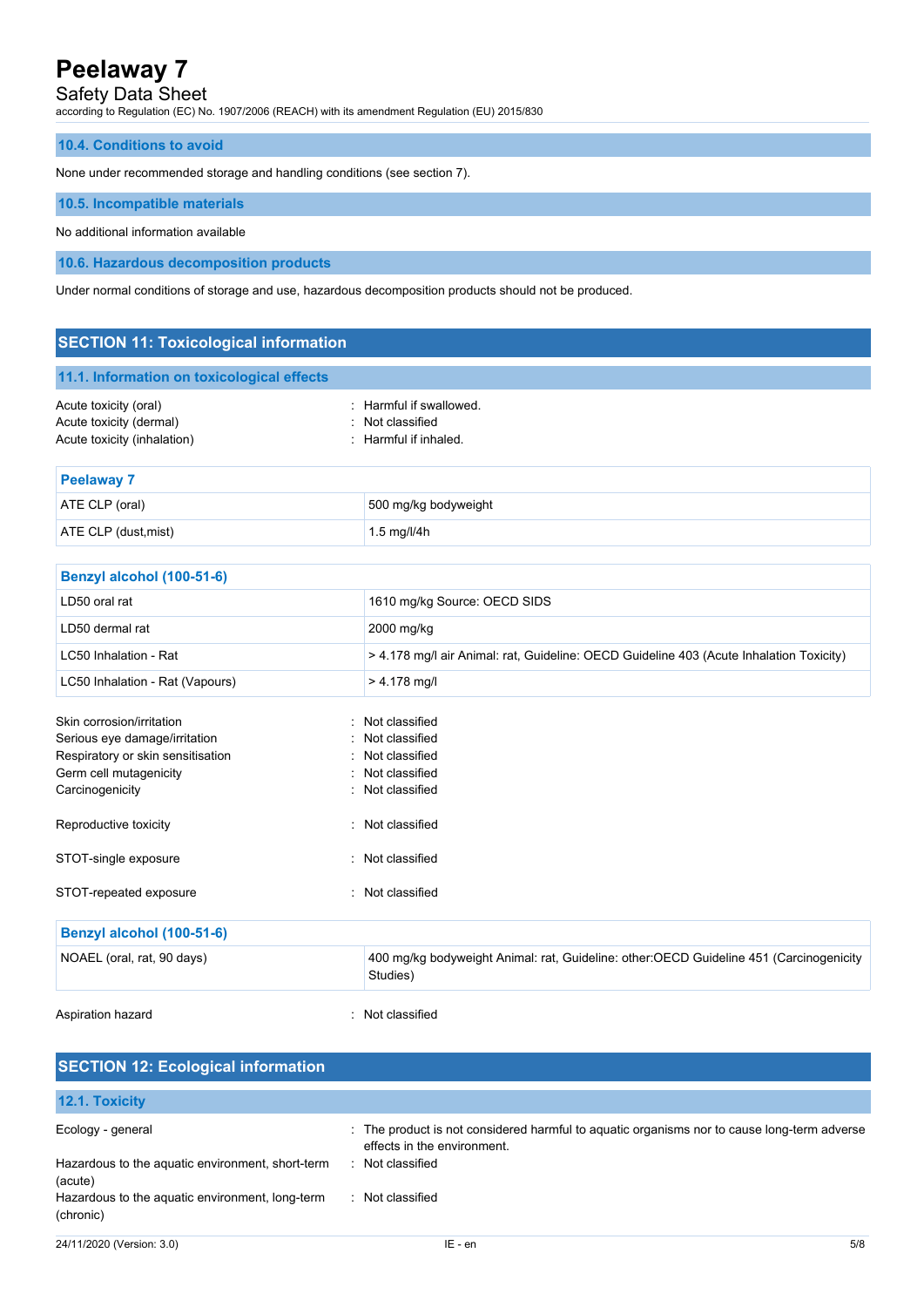Safety Data Sheet

according to Regulation (EC) No. 1907/2006 (REACH) with its amendment Regulation (EU) 2015/830

#### Not rapidly degradable

| Benzyl alcohol (100-51-6)           |                                                                                                                                             |  |
|-------------------------------------|---------------------------------------------------------------------------------------------------------------------------------------------|--|
| $LC50$ fish 1                       | 460 mg/l Test organisms (species): Pimephales promelas                                                                                      |  |
| EC50 Daphnia 1                      | 230 mg/l Test organisms (species): Daphnia magna                                                                                            |  |
| EC50 72h algae (1)                  | 770 mg/l Test organisms (species): Pseudokirchneriella subcapitata (previous names:<br>Raphidocelis subcapitata, Selenastrum capricornutum) |  |
| EC50 72h algae (2)                  | 500 mg/l Test organisms (species): Pseudokirchneriella subcapitata (previous names:<br>Raphidocelis subcapitata, Selenastrum capricornutum) |  |
| NOEC (chronic)                      | 51 mg/l Test organisms (species): Daphnia magna Duration: '21 d'                                                                            |  |
| 12.2. Persistence and degradability |                                                                                                                                             |  |
|                                     |                                                                                                                                             |  |
| No additional information available |                                                                                                                                             |  |
| 12.3. Bioaccumulative potential     |                                                                                                                                             |  |
| Benzyl alcohol (100-51-6)           |                                                                                                                                             |  |

Partition coefficient n-octanol/water (Log Pow) 1.1

**12.4. Mobility in soil**

No additional information available

**12.5. Results of PBT and vPvB assessment**

No additional information available

**12.6. Other adverse effects**

No additional information available

| <b>SECTION 13: Disposal considerations</b> |                                                                                                                                                                                                                                                                                                                                                                                                                                                                          |
|--------------------------------------------|--------------------------------------------------------------------------------------------------------------------------------------------------------------------------------------------------------------------------------------------------------------------------------------------------------------------------------------------------------------------------------------------------------------------------------------------------------------------------|
| 13.1. Waste treatment methods              |                                                                                                                                                                                                                                                                                                                                                                                                                                                                          |
| Waste treatment methods<br>HP Code         | : Dispose of contents/container in accordance with licensed collector's sorting instructions.<br>: HP4 - "Irritant — skin irritation and eye damage:" waste which on application can cause skin<br>irritation or damage to the eye.<br>HP5 - "Specific Target Organ Toxicity (STOT)/Aspiration Toxicity:" waste which can cause<br>specific target organ toxicity either from a single or repeated exposure, or which cause<br>acute toxic effects following aspiration. |

HP8 - "Corrosive:" waste which on application can cause skin corrosion.

## **SECTION 14: Transport information**

## In accordance with ADR / RID / IMDG / IATA / ADN

| <b>ADR</b>                       | <b>IMDG</b>   | <b>IATA</b>   | <b>ADN</b>    | <b>RID</b>    |
|----------------------------------|---------------|---------------|---------------|---------------|
| 14.1. UN number                  |               |               |               |               |
| Not regulated                    | Not regulated | Not regulated | Not regulated | Not regulated |
| 14.2. UN proper shipping name    |               |               |               |               |
| Not regulated                    | Not regulated | Not regulated | Not regulated | Not regulated |
| 14.3. Transport hazard class(es) |               |               |               |               |
| Not regulated                    | Not regulated | Not regulated | Not regulated | Not regulated |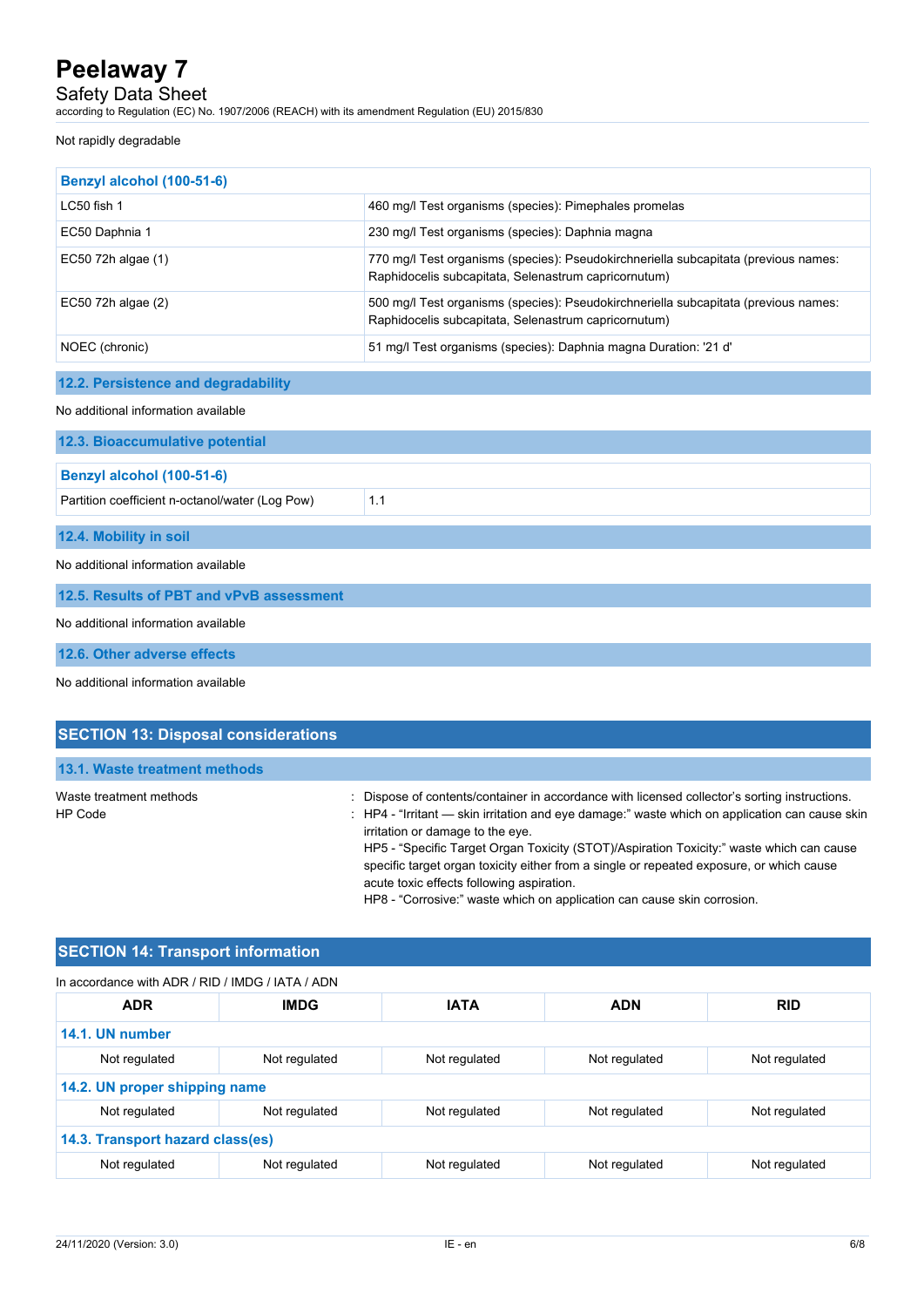# Safety Data Sheet

according to Regulation (EC) No. 1907/2006 (REACH) with its amendment Regulation (EU) 2015/830

| 14.4. Packing group                    |               |               |               |               |
|----------------------------------------|---------------|---------------|---------------|---------------|
| Not regulated                          | Not regulated | Not regulated | Not regulated | Not regulated |
| <b>14.5. Environmental hazards</b>     |               |               |               |               |
| Not regulated                          | Not regulated | Not regulated | Not regulated | Not regulated |
| No supplementary information available |               |               |               |               |

## **14.6. Special precautions for user**

**Overland transport** Not regulated **Transport by sea** Not regulated **Air transport** Not regulated **Inland waterway transport** Not regulated **Rail transport** Not regulated

**14.7. Transport in bulk according to Annex II of Marpol and the IBC Code**

Not applicable

## **SECTION 15: Regulatory information**

**15.1. Safety, health and environmental regulations/legislation specific for the substance or mixture**

#### **15.1.1. EU-Regulations**

Contains no REACH substances with Annex XVII restrictions

Contains no substance on the REACH candidate list

Contains no REACH Annex XIV substances

Contains no substance subject to Regulation (EU) No 649/2012 of the European Parliament and of the Council of 4 July 2012 concerning the export and import of hazardous chemicals.

Contains no substance subject to Regulation (EU) No 2019/1021 of the European Parliament and of the Council of 20 June 2019 on persistent organic pollutants

#### **15.1.2. National regulations**

No additional information available

#### **15.2. Chemical safety assessment**

No chemical safety assessment has been carried out

## **SECTION 16: Other information**

### **Indication of changes:**

| New format.    |                        |               |                         |
|----------------|------------------------|---------------|-------------------------|
| <b>Section</b> | <b>Changed item</b>    | <b>Change</b> | <b>Comments</b>         |
| 1.1            | Additional information | Added         | UFI                     |
| 1.3            | Additional information | Added         | Barrettine (Europe) Ltd |

| Abbreviations and acronyms: |                                                                                                 |  |
|-----------------------------|-------------------------------------------------------------------------------------------------|--|
| <b>ADN</b>                  | European Agreement concerning the International Carriage of Dangerous Goods by Inland Waterways |  |
| <b>ADR</b>                  | European Agreement concerning the International Carriage of Dangerous Goods by Road             |  |